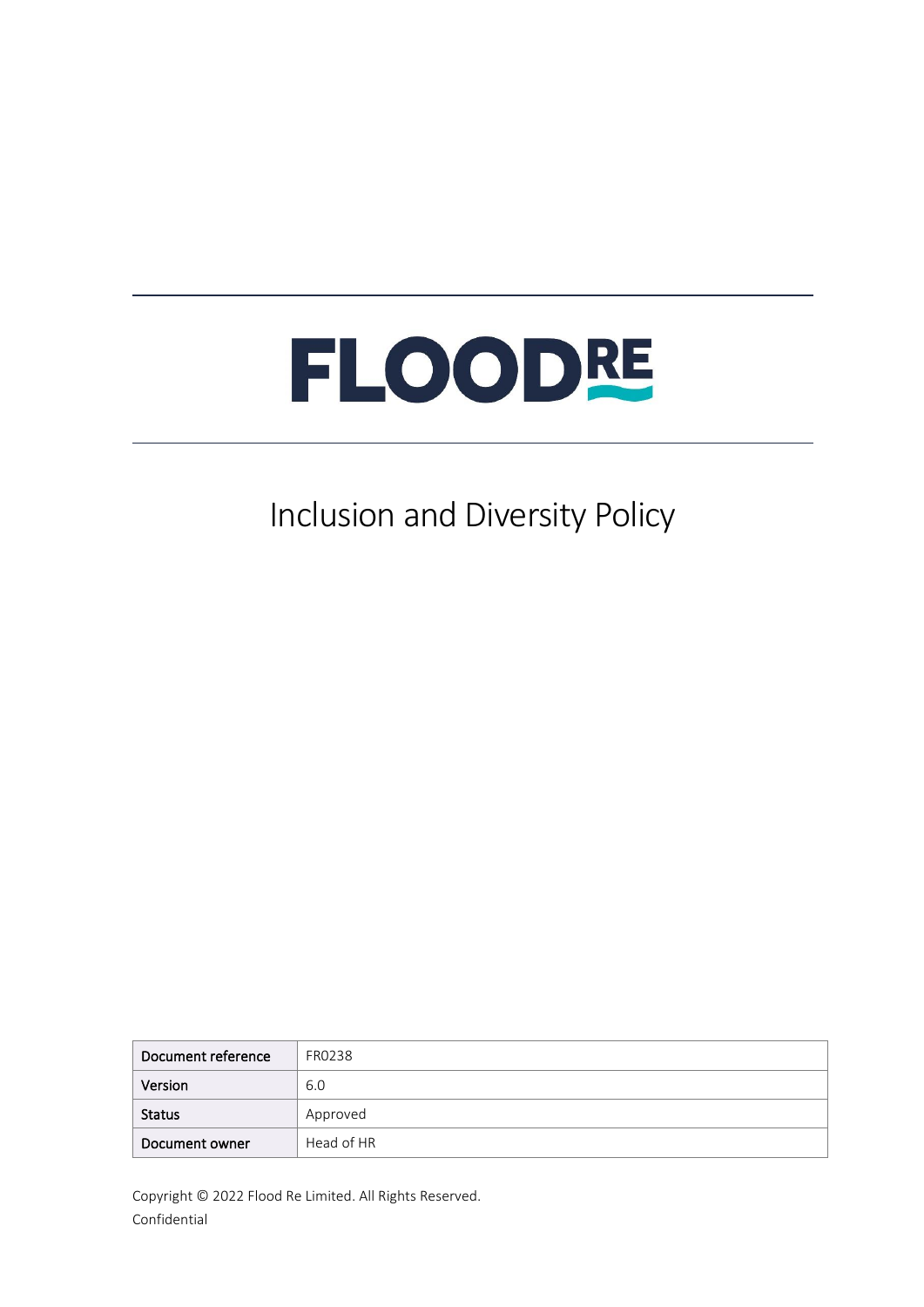## Control information

## Document information

| Document type    | Policy              |
|------------------|---------------------|
| Document level   | Level 3             |
| Review frequency | Annually            |
| Reviewer         | Head of HR          |
| Approver         | Executive Committee |
| Next review date | February 2023       |

## Authoring history

| Version | Date          | Description                                                                                                                                                                                                                         | Author   |
|---------|---------------|-------------------------------------------------------------------------------------------------------------------------------------------------------------------------------------------------------------------------------------|----------|
| 0.1     | 01-Feb-2017   | Policy drafted                                                                                                                                                                                                                      | J Cooper |
| 0.2     | 22-Mar-2017   | Amendments included                                                                                                                                                                                                                 | J Cooper |
| 1.0     | 4-May-2017    | Updated to reflect approval                                                                                                                                                                                                         | J Cooper |
| 1.1     | 18 Dec 2017   | Renamed Inclusion and Diversity, and section<br>2.1 updated to outline what inclusion means                                                                                                                                         | J Cooper |
| 1.2     | 29 Jan 2018   | Sections 2.1 and 2.2 have been re-written.                                                                                                                                                                                          | J Cooper |
| 1.3     | 7 Feb 2018    | 1.2 updated to expand on our diversity<br>responsibilities following CFO feedback                                                                                                                                                   | J Cooper |
| 1.4     | 5 March 2018  | 2.2 expanded to following Exco feedback                                                                                                                                                                                             | J Cooper |
| 1.5     | 7 March 2018  | 2.1 updated following feedback from Head of<br>Compliance to include Board Diversity<br>Statement                                                                                                                                   | J Cooper |
| 2.0     | 12 March 2018 | Approved and control information updated                                                                                                                                                                                            | J Cooper |
| 2.1     | 18 Jan 2019   | 1.1 and 2.2 updated to include a wider<br>definition of diversity beyond protected<br>characteristics. 2.1 reworded and now includes<br>WFC pledge in board diversity statement.<br>Section 2.5 - definition of harassment expanded | J Cooper |
| 3.0     | 3 April 2019  | Control info and version updated                                                                                                                                                                                                    | J Cooper |
| 3.1     | 8 Jan 2020    | Reviewed                                                                                                                                                                                                                            | J Cooper |
| 4.0     | 26 Feb 2020   | Feedback from Exco included. Control info and<br>version updated                                                                                                                                                                    | J Cooper |
| 4.1     | 3 Feb 2021    | Document owner updated to CEO. Amended<br>2.4 to refer to equality & diversity rather than<br>unconscious bias training                                                                                                             | J Cooper |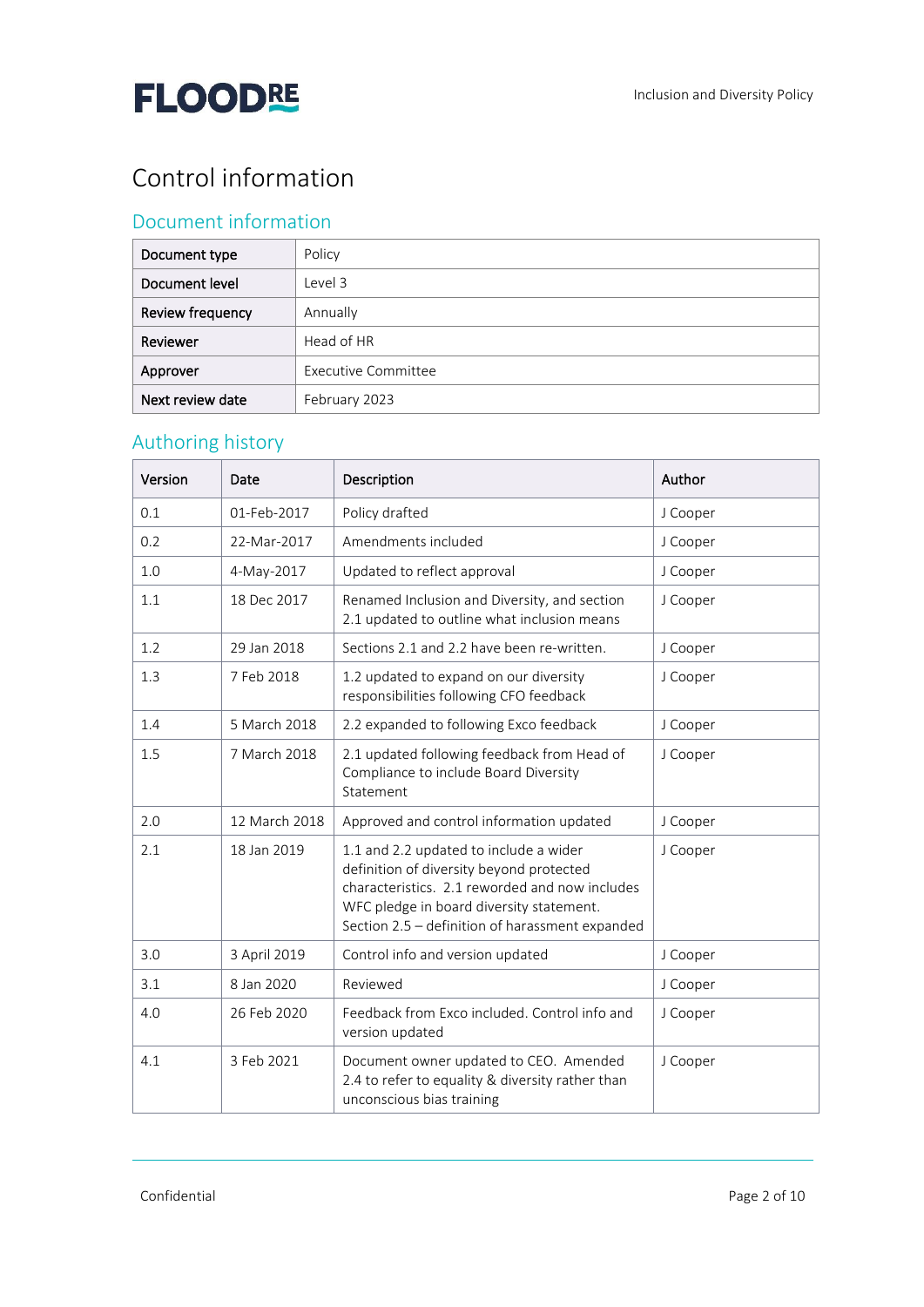| Version | Date        | Description                        | Author    |
|---------|-------------|------------------------------------|-----------|
| 5.0     | 24 Feb 2021 | Control info and version updated   | J Cooper  |
| 5.1     | 31 Jan 2022 | Control info and version updated   | S Kataria |
| 5.1     | 14 Feb 2022 | Reference to gender target amended | J Cooper  |
| 6.0     | 25 Feb 2022 | Control info and version updated   | S Kataria |

## Review and approval history

| Version | Date          | Description                                                                                                                                                   | Reviewer/approver                  |
|---------|---------------|---------------------------------------------------------------------------------------------------------------------------------------------------------------|------------------------------------|
| 0.1     | 20-Feb-2017   | Draft reviewed                                                                                                                                                | A Golding                          |
| 0.2     | 26-April-2017 | Draft reviewed and approved without changes                                                                                                                   | Executive Committee                |
| 1.1     | 18 Dec 2017   | Draft reviewed                                                                                                                                                | A Golding                          |
| 1.2     | 29 Jan 2018   | Draft reviewed                                                                                                                                                | A Golding                          |
| 1.3     | 22 Feb 2018   | Draft reviewed and changes suggested                                                                                                                          | Executive Committee                |
| 1.4     | 5 March 2018  | Draft reviewed                                                                                                                                                | A Bord / H Boughton /<br>A Golding |
| 1.5     | 9 March 2018  | Draft reviewed and approved                                                                                                                                   | A Bord                             |
| 2.1     | 18 Feb 2019   | Draft reviewed                                                                                                                                                | A Golding                          |
| 2.1     | 22 March 2019 | Draft reviewed and approved                                                                                                                                   | Executive Committee                |
| 3.1     | 8 Jan 2020    | Draft reviewed and approved                                                                                                                                   | A Golding                          |
| 3.1     | 24 Feb 2020   | Draft reviewed. Approved subject to updates to<br>include our responsibilities towards external<br>parties and a clearer articulation of diversity in<br>2.1. | Executive Committee                |
| 4.1     | 10 Feb 2021   | Draft reviewed                                                                                                                                                | A Bord                             |
| 4.1     | 22 Feb 2021   | Draft reviewed and approved                                                                                                                                   | Executive Committee                |
| 5.1     | 14 Feb 2022   | Draft reviewed                                                                                                                                                | J Cooper                           |
| 6.0     | 25 Feb 2022   | Draft reviewed and approved                                                                                                                                   | Executive Committee                |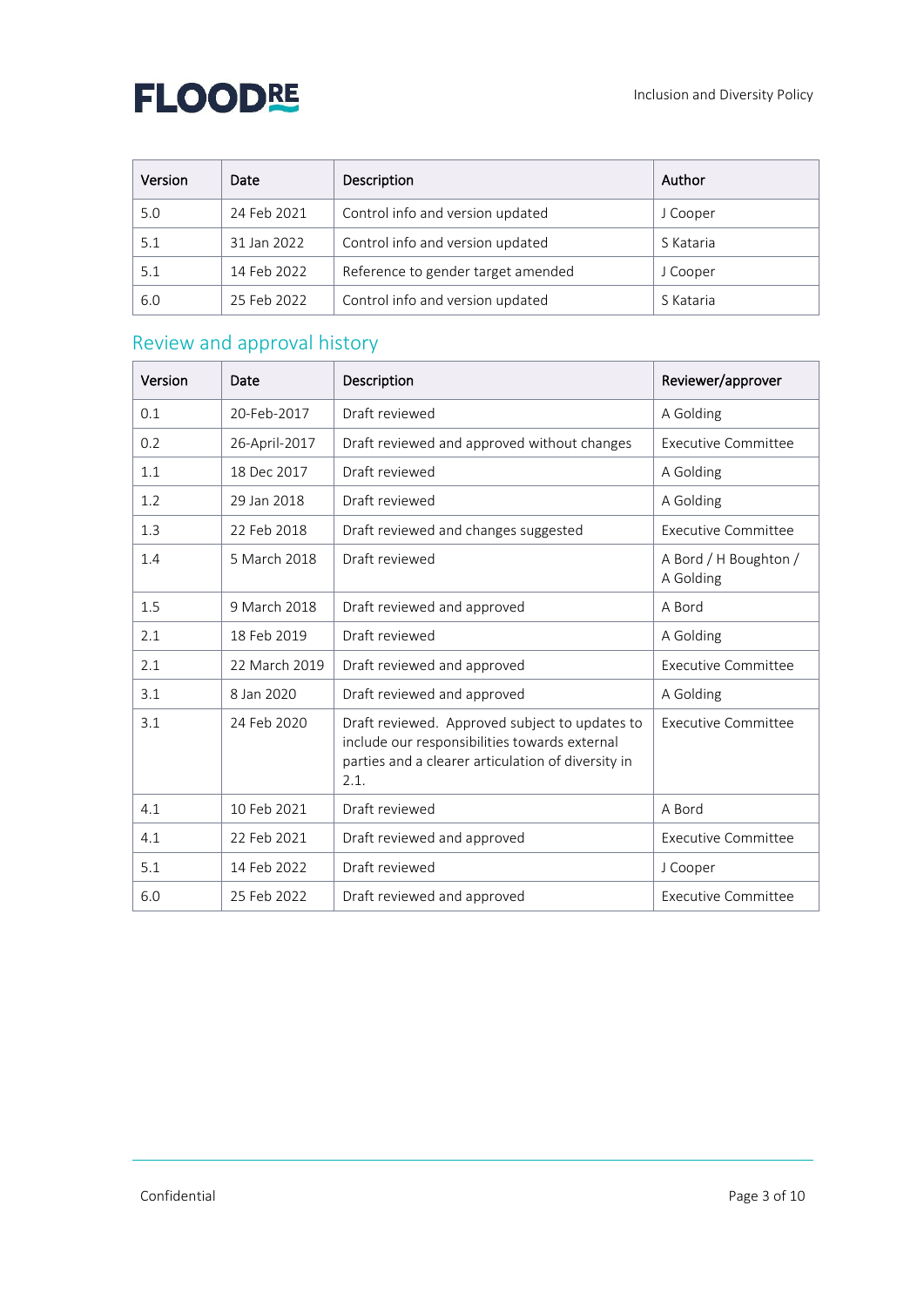## Contents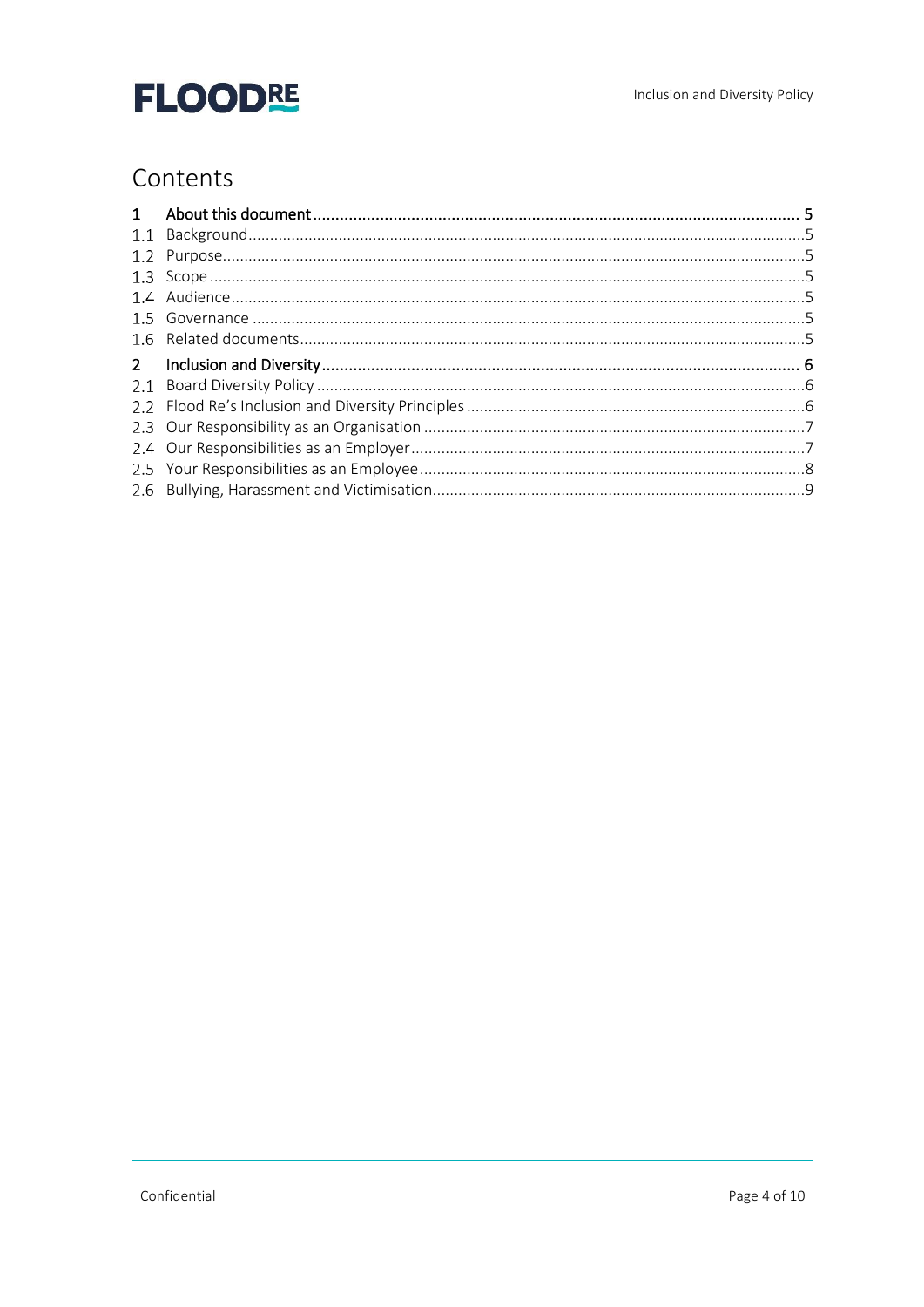## <span id="page-4-0"></span>1 About this document

## <span id="page-4-1"></span>1.1 Background

Flood Re is seeking to be an organisation that embraces diversity in its broadest sense, not just in terms of visible characteristics but also unseen differences, such as thinking style and personality types. The Company is committed to providing a fair, rewarding and enjoyable environment in which all employees understand and share the values and goals of the business. This policy adheres to all UK Anti-discrimination legislation, the Equality Act 2010 and other such applicable law.

### <span id="page-4-2"></span>1.2 Purpose

The purpose of the policy is to outline how Flood Re will foster an inclusive environment whereby we can maximise everyone's contribution. We want to maintain an inclusive and diverse workforce by attracting and retaining people from the widest pool of talent and creating a culture where all employees are treated, and treat others, with dignity and respect, in an environment free from harassment, bullying and victimisation.

### <span id="page-4-3"></span>1.3 Scope

All Flood Re Managers, employees and anyone working in a Flood Re should follow the guidance in this document.

### <span id="page-4-4"></span>1.4 Audience

<span id="page-4-5"></span>This policy is intended for internal use by Flood Re employees.

#### 1.5 Governance

This document is owned by the Head of HR. It is reviewed by the Head of HR at least annually and approved by the Executive Committee. This helps ensure it remains appropriate and relevant. Additional reviews may be performed as required and as detailed in the Documentation Policy.

| Document reference | Document name                                            |
|--------------------|----------------------------------------------------------|
| FR0239             | Grievance Procedure                                      |
| FR0240             | Disciplinary Procedure                                   |
| FR0002             | Documentation Policy                                     |
| FR0005             | Documentation Index and Solvency II Requirements Mapping |

### <span id="page-4-6"></span>1.6 Related documents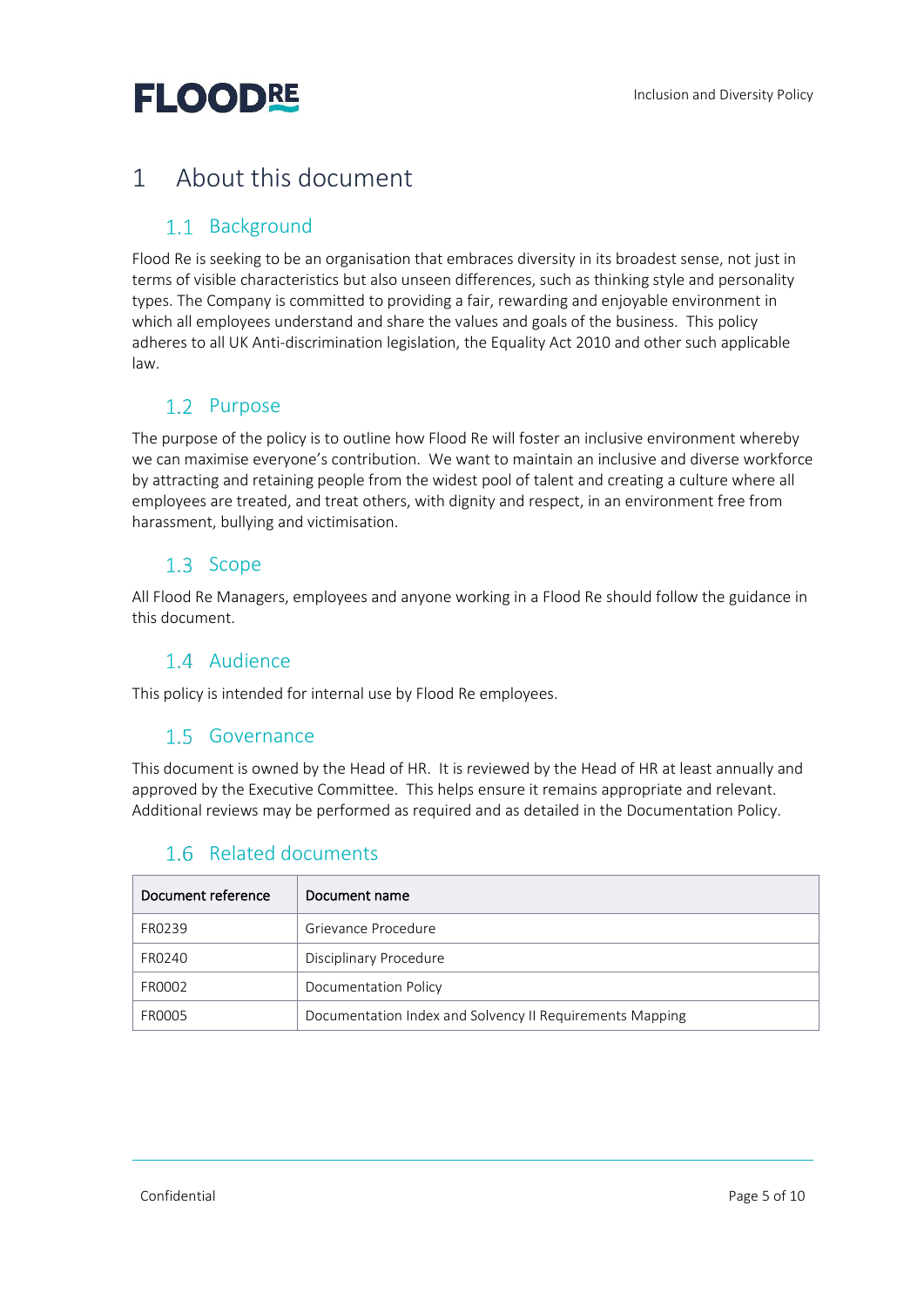## <span id="page-5-0"></span>2 Inclusion and Diversity

## <span id="page-5-1"></span>2.1 Board Diversity Policy

Flood Re's Board recognises the benefits of diversity in its broadest sense in the boardroom as well as in the wider business. A combination of different skills, experiences, backgrounds and personal characteristics on the Board, and within the Executive Committee, will provide the wider perspectives, discussions, insights and challenges needed to support good strategic decision making. New appointments to the Board are made on merit and take account of the specific skills and experience, independence and knowledge needed to ensure a rounded and diverse board composition.

The Board places an emphasis on cultivating a diverse senior management team and is committed to increasing the pipeline of diverse talent within the wider organisation. High achieving, high performing employees at all levels in Flood Re will be nurtured and supported. Flood Re takes a progressive approach to promoting diversity throughout its organisation and is actively considering diversity when attracting and securing talented individuals to help deliver our objectives.

As well as increasing diversity overall, the Board supports and oversees Flood Re's goal of increasing female representation on the Executive Committee. Through our Women in Finance Charter commitment a gender diversity target is set and progress against this objective is monitored and is built into the assessment of the Executive Committee Team's performance.

#### 2.1.1 Monitoring and reporting

Compliance with this policy will be assessed as part of Flood Re's annual Board and Committee Effectiveness Review and findings and recommendations will be reported to the Board. Flood Re will report annually, in the Annual Report, on the process it has used in relation to Board appointments with reference to this policy.

## <span id="page-5-2"></span>2.2 Flood Re's Inclusion and Diversity Principles

Our aim is to create an inclusive and diverse workplace that is free from discrimination and bias so that we can better meet our goals. We want our employees to trust that their differences are respected and valued so they can genuinely be themselves at work.

We believe an inclusive workplace is an environment where everyone is treated with dignity, courtesy and respect, where talents, styles and skills of different groups and individuals are valued, and where productivity improves because the workforce is happier, more motivated and more aware of the benefits that inclusion can bring.

We believe a diverse workforce is made up of individuals with a wide range of characteristics, experiences, personality types, thinking styles and backgrounds who are representative of society and in the best position to service our wide range of stakeholders, who represent an array of cultural backgrounds and perspectives.

Flood Re recognises the value and benefits of an inclusive and diverse workforce and strives to attract and retain the best people from the widest pool of talent, drawn from all sections of society to create a truly heterogeneous team. We believe that the greater the mix of people, the greater the mix of skills, experiences, perspectives and ideas we can draw on.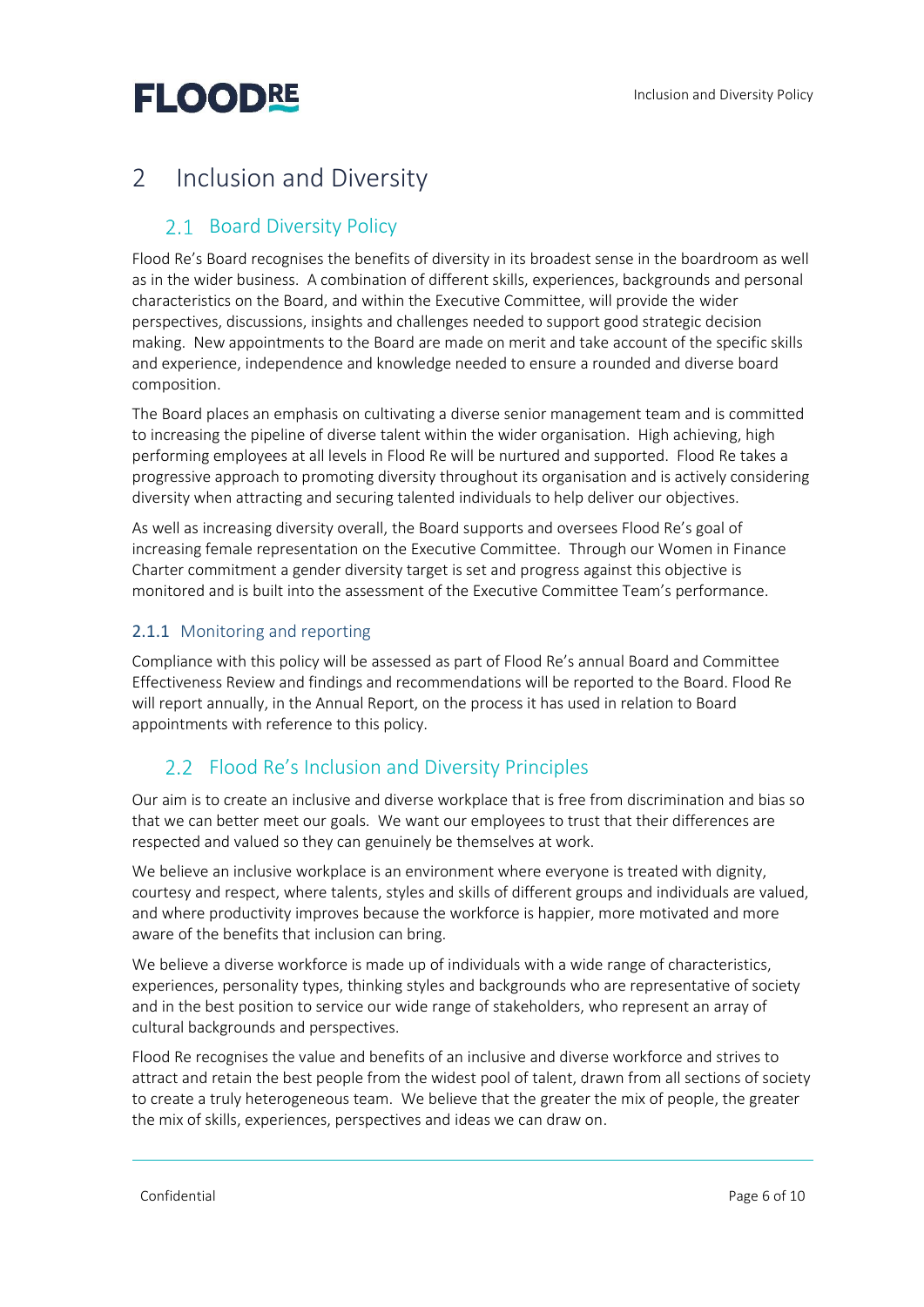We firmly believe nobody should be subjected to discrimination or objectified or place at a disadvantage because of their sex, age, disability, gender reassignment, race, (colour, ethnic or national origin), religion or belief, sexual orientation, marriage or civil partnership, pregnancy or maternity, or other factors such as social background.

We do not tolerate harassment, bulling or victimisation on any grounds and we will take firm and appropriate action to deal with any such acts. Everyone at Flood Re can expect to be dealt with in an honest, transparent supportive and lawful way.

Our relationships with stakeholders and third parties provide an additional opportunity for us to promote and encourage greater inclusion and diversity in the Insurance Industry and beyond. We expect and encourage the same behaviours from third parties with whom we work and where necessary, will take action to address any circumstances that fall below our expectations.

### <span id="page-6-0"></span>2.3 Our Responsibility as an Organisation

We will encourage and promote inclusion and diversity outside of Flood Re by -

- Actively enquiring about the gender balance of panels and speakers at external events at which we are invited to speak;
- Working only with recruitment agencies that have similar goals and working practices to our own;
- **E** Engaging with our supply chains to understand the diversity of their organisations and their approach to inclusion & diversity; and
- Considering diversity and inclusion when selecting suppliers and including appropriate questions in formal tender processes.

### <span id="page-6-1"></span>2.4 Our Responsibilities as an Employer

We will engender and create an inclusive and diverse workplace by -

- **•** Proactively taking steps to seek out and recruit from the widest talent pool available,
- Basing recruitment, selection and employment decisions on fair and objective criteria and reviewing procedures from time to time to ensure that they fully comply with developments in employment practice and legislation,
- Promoting a welcoming workplace culture, where everyone is treated with respect and dignity and everyone feels valued,
- Ensuring all employees understand Flood Re's desired behaviours and by displaying these in our daily interactions,
- Creating, extending and improving appropriate policies and benefits concerning working conditions, flexible working and employee welfare & wellbeing,
- **Encouraging employees to develop and progress both within Flood Re and beyond,** recognising and valuing their strengths, skills and experienced gained both in and outside of work,
- Creating opportunities for different groups to work together to harness diversity of thinking and maximise creativity,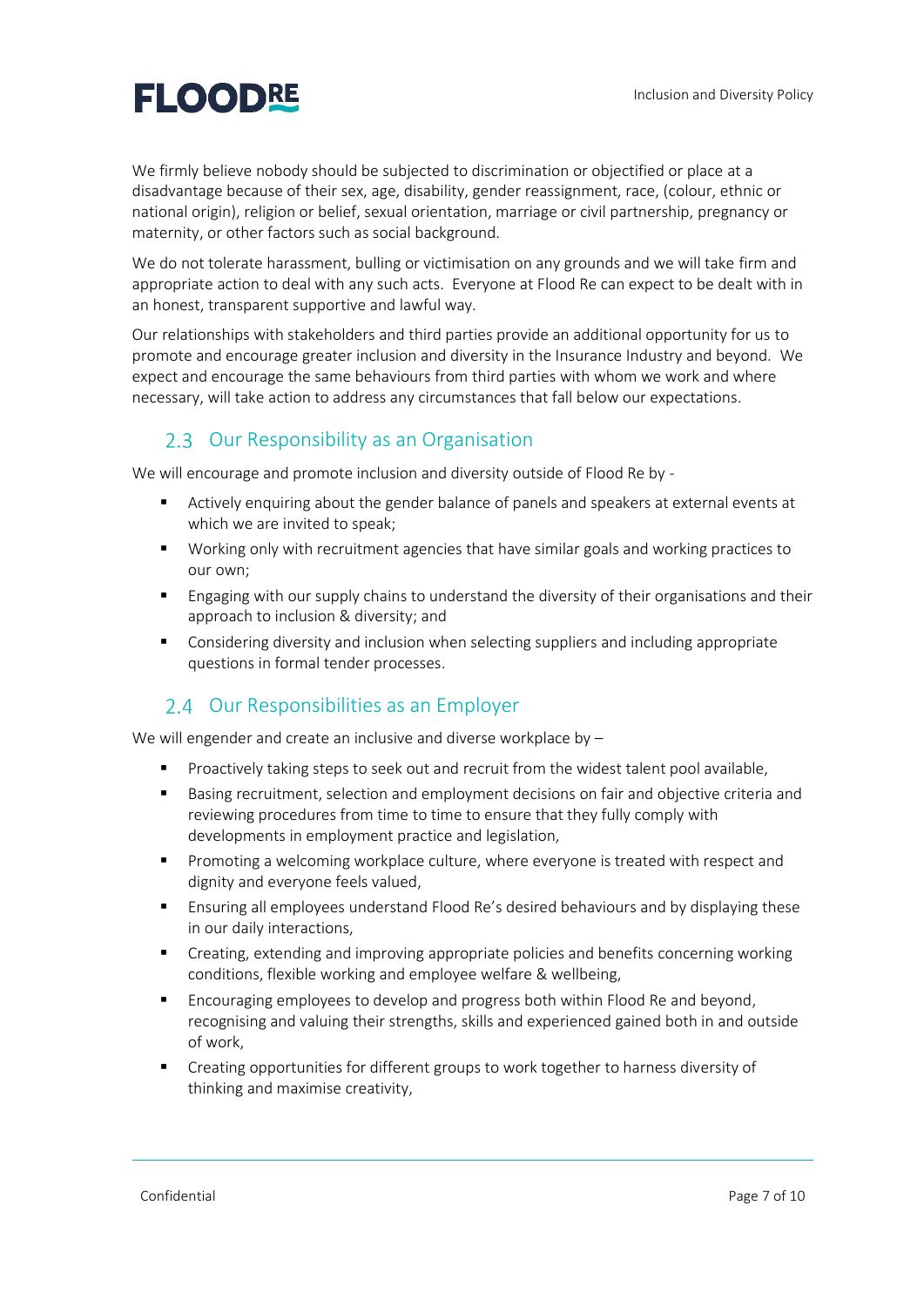- Training employees so they are equipped with the skills they need to develop, realise their potential and contribute effectively to the business,
- **•** Provide specific training on equality and diversity to all employees to help us all recognise and eliminate discrimination in the workplace,
- Delivering fair and consistent assessment of performance, which is clearly linked to rewards, through the Performance, Development & Assessment framework,
- Evaluating roles fairly, taking into account their content, size and value to Flood Re, ensuring that remuneration is consistently benchmarked and based on a combination of individual competencies, personal performance and market comparisons for similar work,
- **•** Delivering equal pay and benefits for those who carry out the same or similar work,
- Encouraging two-way open communication between managers and employees so that employees can raise issues in the knowledge that they will be treated with respect and receive a considered response,
- Providing a formal channel for employees to confidently raise complaints via the Company's Grievance Procedures, ensuring all complaints are thoroughly investigated and responded to in a timely manner,
- Seeking regular anonymised feedback from employees through the Temperature Check and acting upon this,
- **•** Creating opportunities for employees to build relationships internally and externally through network, social events and opportunities to work in matrix teams,
- Making reasonable adjustments to work arrangements or physical aspects of the workplace to meet the needs of applicants or employees,
- Encouraging a healthy work-life balance for all employees.
- **■** Taking into account the needs of different groups of employees for example on religious grounds, or those with care giving and parental responsibilities,
- Respecting the right of employees to undertake public duties, join a recognised trade union, employee associations or any other network of their choosing,
- A zero tolerance policy on bullying, harassment, victimisation or discrimination on any grounds, ensuring appropriate disciplinary action, including dismissal, is taken against anyone who disregards this, and
- Providing employees with access to a confidential advisory and counselling service through the Employee Assistance Programme.

### <span id="page-7-0"></span>2.5 Your Responsibilities as an Employee

All employees have a responsibility to be aware of this policy and are expected to complete any mandatory training and development initiatives required of them.

All employees are required to treat colleagues in a professional, fair and non-discriminatory manner, respecting and embracing differences.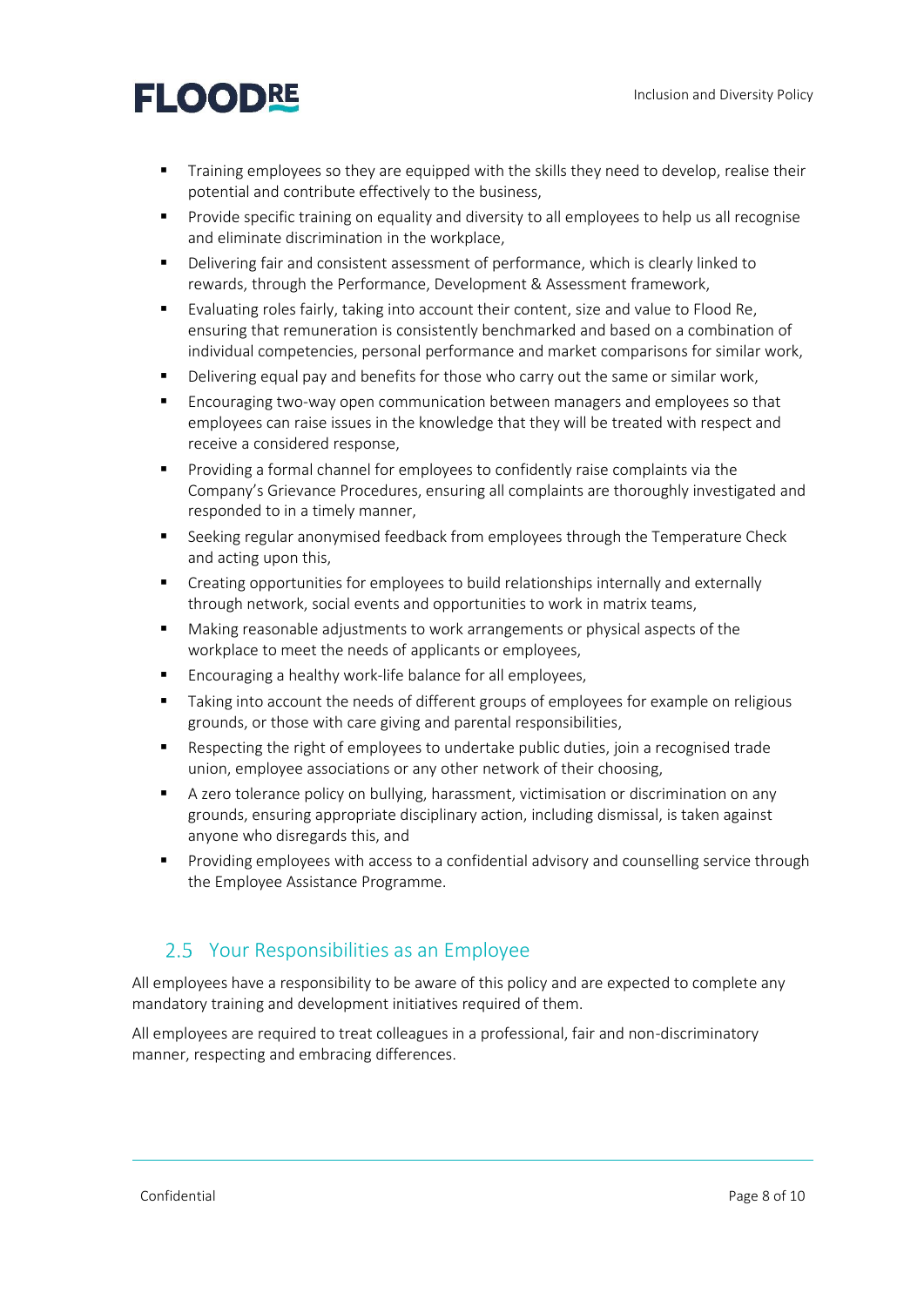Employees in management and supervisory positions are responsible for identifying and eliminating any unfair practices of which they are aware. Where a manager identifies a problem in their area, they should raise the issue with HR for advice on how to deal with the matter.

Employees should inform their manager or HR if they believe that that any form of bullying, discrimination, harassment, victimisation or intimidation on any grounds has taken place.

## <span id="page-8-0"></span>2.6 Bullying, Harassment and Victimisation

The Company recognises that an occasion may arise when an employee feels they are being bullied, harassed or victimised in the workplace. Employees are strongly encouraged to raise such an incident as soon as it arises, and should refer to the Company's Grievance Procedures.

The Company is committed to treating any complains of this nature very seriously and the Company will not tolerate behaviour of this kind. Any complaints of harassment, bullying or victimisation raised by an employee will be investigated fully and, if appropriate, will be dealt with under the Company's disciplinary procedure.

#### 2.6.1 What is Bullying

Bullying is any persistent behaviour, directed against an individual, which is intimidating, offensive or unwelcome and which undermines the confidence and self-esteem of the recipient. Bullying can be non-verbal, verbal or physical, and the following list provides some examples:

- Undermining status / credibility
- Non co-operation
- Isolating or ostracising someone
- Threats
- Derisory remarks
- Belittling someone's opinion
- Unjustified persistent criticism
- Physical intimidation
- Excessive supervision

Legitimate, reasonable and constructive criticism of a worker's performance or behaviour, or reasonable instructions and supervision given to workers in the course of their employment, does not amount to bullying.

#### 2.6.2 What is Harassment

Harassment can be a single incident or series of incidents of unwanted conduct relating to a protected characteristic that has the purpose or effect of violating the recipient's dignity or creating an intimidating, hostile, degrading, humiliating or offensive environment for that person. Protected characteristics are a person's age, disability, gender reassignment, marriage and civil partnership, pregnancy and maternity, race, religion or belief, sex and sexual orientation. Incidences of harassment can occur in any number of forms and the following list provides some examples:

Offensive gestures, e-mails, pin-ups or graffiti